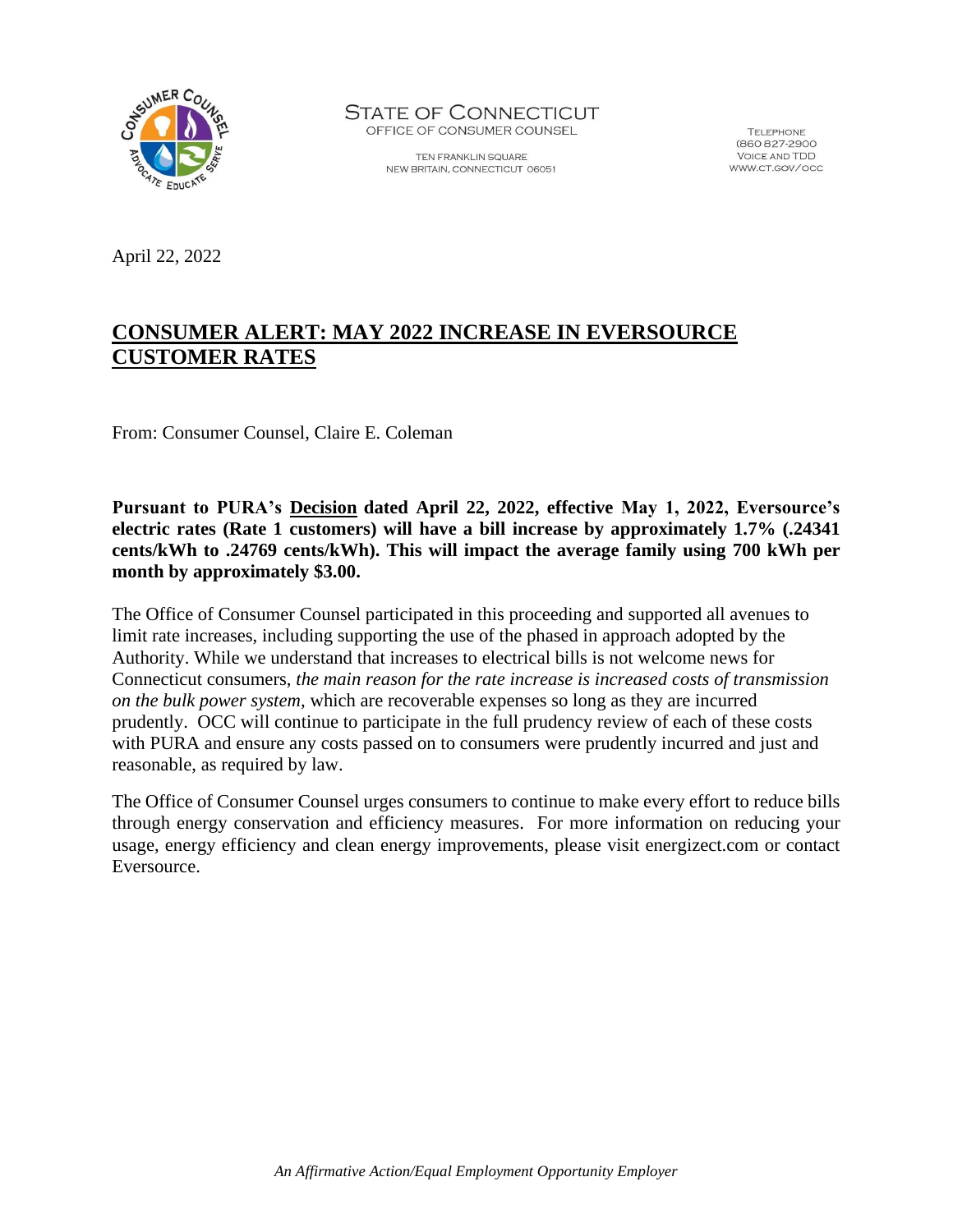## **QUESTIONS AND ANSWERS**

### **1. Will this impact my bill?**

The scheduled increase will affect Connecticut customers of The Connecticut Light and Power Company, d/b/a Eversource Energy ("Eversource"). Please note that these changes do not apply to customers of Avangrid/United Illuminating.

Impacted Eversource customers will see this increase on the "Delivery" portion of their bill, as opposed to the "Supply" portion, which will not be affected by this increase. Here is an example of the division between the two bill portions:



## **2. How can I calculate how much this affect my monthly bill?**

You can review your current Eversource bill to get a sense of how many kilowatt hours of electricity that you use on a monthly basis. The second page of your bill includes a chart on the lefthand side labeled "Monthly kWh Use," and shows how many kilowatt hours you have used during each month of the past year. Here is an example from a sample bill:

| <b>Service Address: ANY STREET</b><br>ANY TOWN, CT 00000<br><b>Serv Ref: 000000000</b><br><b>Bill Cycle: 19</b><br>Service from 03/27/19 - 04/29/19<br>33 Days<br>Next read date on or about: May 29, 2019. |     |                 |                         |     |                  |                        |  | Your usage in kWh  |
|-------------------------------------------------------------------------------------------------------------------------------------------------------------------------------------------------------------|-----|-----------------|-------------------------|-----|------------------|------------------------|--|--------------------|
| Meter<br>Number                                                                                                                                                                                             |     | Current<br>Read | <b>Previous</b><br>Read |     | Current<br>Usage | Reading<br><b>Type</b> |  | for this month     |
| 000000000                                                                                                                                                                                                   |     | 40614           | 40039                   |     | 575              | <b>Actual</b>          |  |                    |
|                                                                                                                                                                                                             |     |                 |                         |     |                  |                        |  |                    |
| <b>Monthly Avvn Use</b>                                                                                                                                                                                     |     |                 |                         |     |                  |                        |  | Your usage history |
| Apr                                                                                                                                                                                                         | May | Jun             | Jul                     | Aug | Sep              | 0 <sub>ct</sub>        |  | for the past year. |
| 538                                                                                                                                                                                                         | 343 | 504             | 617                     | 694 | 640              | 500                    |  |                    |
| Nov                                                                                                                                                                                                         | Dec | Jan             | Feb                     | Mar | Apr              |                        |  |                    |
| 570                                                                                                                                                                                                         | 504 | 530             | 513                     | 438 | 575              |                        |  |                    |
|                                                                                                                                                                                                             |     |                 |                         |     |                  |                        |  |                    |

If you multiply the usage for a particular month by \$0.00428, the result will give you a sense of the kind of bill increase you can expect. In this example, if you used 700 kilowatt hours of power in May of 2021, and you use the same amount in May of 2022, your upcoming May bill will be \$3.00 higher than last May's bill.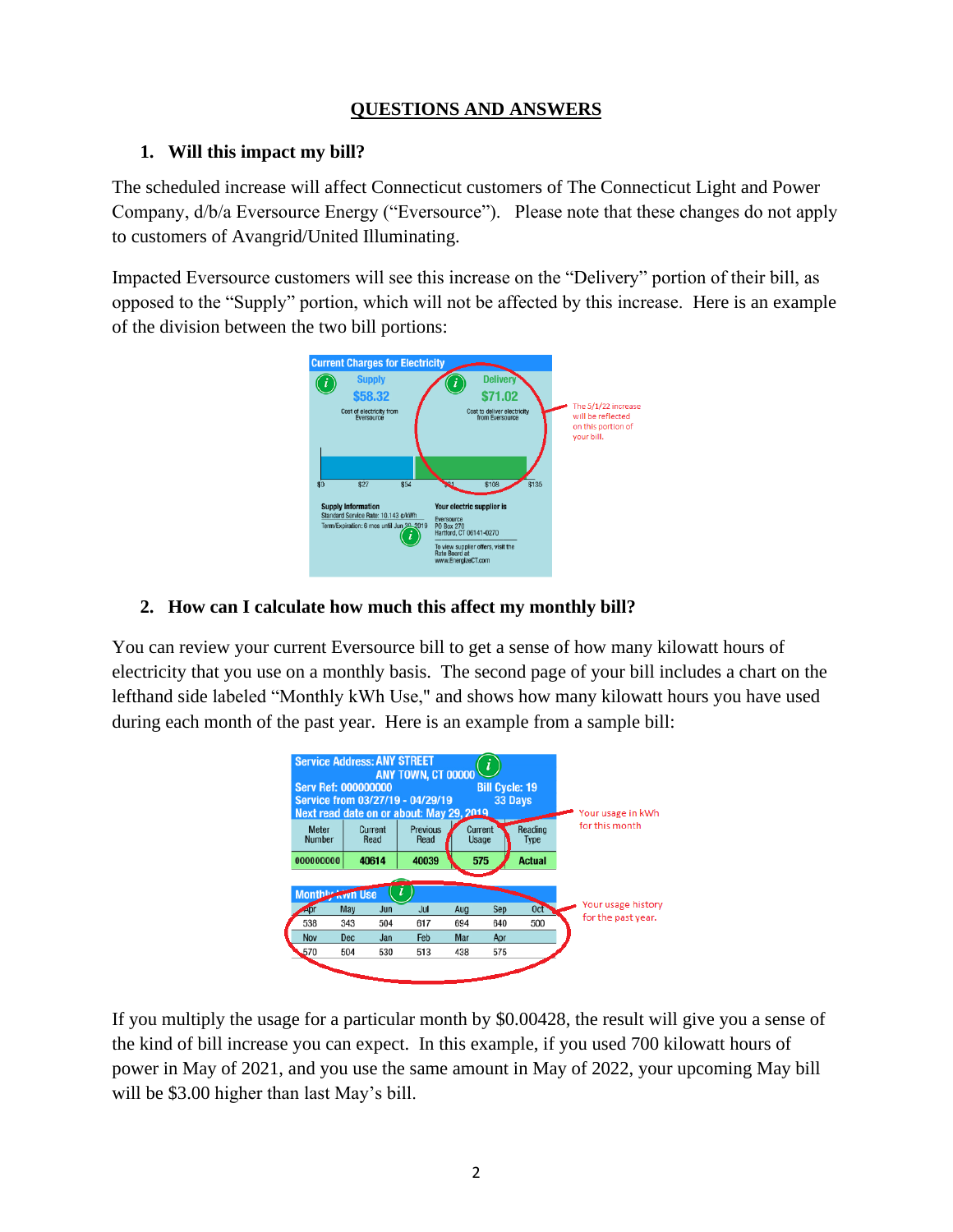### **3. Why is the Delivery rate increasing?**

Every year, Eversource files an application with the Public Utilities Regulatory Authority ("PURA") for adjustments to certain components of the delivery rate that are included in the Rate Adjustment Mechanisms ("RAM") Docket, which is a tool used by PURA consistent with Connecticut law to true-up the costs of delivering electricity on an annual basis.

### **4. What do all of the Rate Components in the below table mean?**

**"NBFMCC"** stands for "Non-bypassable Federally Mandated Congestion Charge

**"TAC"** stands for "Transmission Adjustment Clause."

**"SBC"** stands for "Systems Benefits Charge".

**"CTA"** stands for "Competitive Transition Assessment".

**"ESI"** stands for "Electric System Improvements

**"RDM"** stands for "Revenue Decoupling Mechanism".

You can learn more about these particular rate components in OCC's Report explaining Electric Bill and Rate Components as of January 1, 2022, [available here.](https://portal.ct.gov/-/media/OCC/01012022-Electric-Bill-Components-Final-122721.pdf)

### **5. What are the reasons for the changes in each of these rate components?**

**NBFMCC is decreasing** because of an over-recovery in 2021, driven primarily by actual Millstone purchase power costs in 2021. The Millstone purchase power costs in 2021 were lower than the 2020 actual Millstone purchase power costs that were incorporated into rates because the revenue offsets received in the market were greater in 2021 than in 2020.

**TAC is increasing** for two reasons. First, in light of the ongoing COVID-19 pandemic, in a letter dated July 31, 2020, PURA suspended the TAC rate increase for July 1, 2020, and reverted rates back to the level in effect as of January 1, 2020. The January 1, 2020 rate remained in place through May 31, 2021. The January 1, 2020 rate was 45 percent lower than the rate requested for July 1, 2020 because: (1) it included a large credit to customers for an over-recovery as of December 31, 2019; and (2) it was based on January through June 2020 expenses, which are typically significantly lower than expenses for July through December because transmission expenses spike in the summer cooling months of July through September. Second, the TAC experienced higher expenses in 2021 as compared to 2020, which was used as the basis for setting rates effective June 1, 2021. The 2021 expenses exceeded the 2020 expenses mainly due to a change in accounting procedures to align accounting treatment among all Eversource subsidiaries and to remove a billing lag previously used to record certain revenues and expenses from the Independent System Operator of New England, the most significant of which relates to the billing associated with Regional Network Service.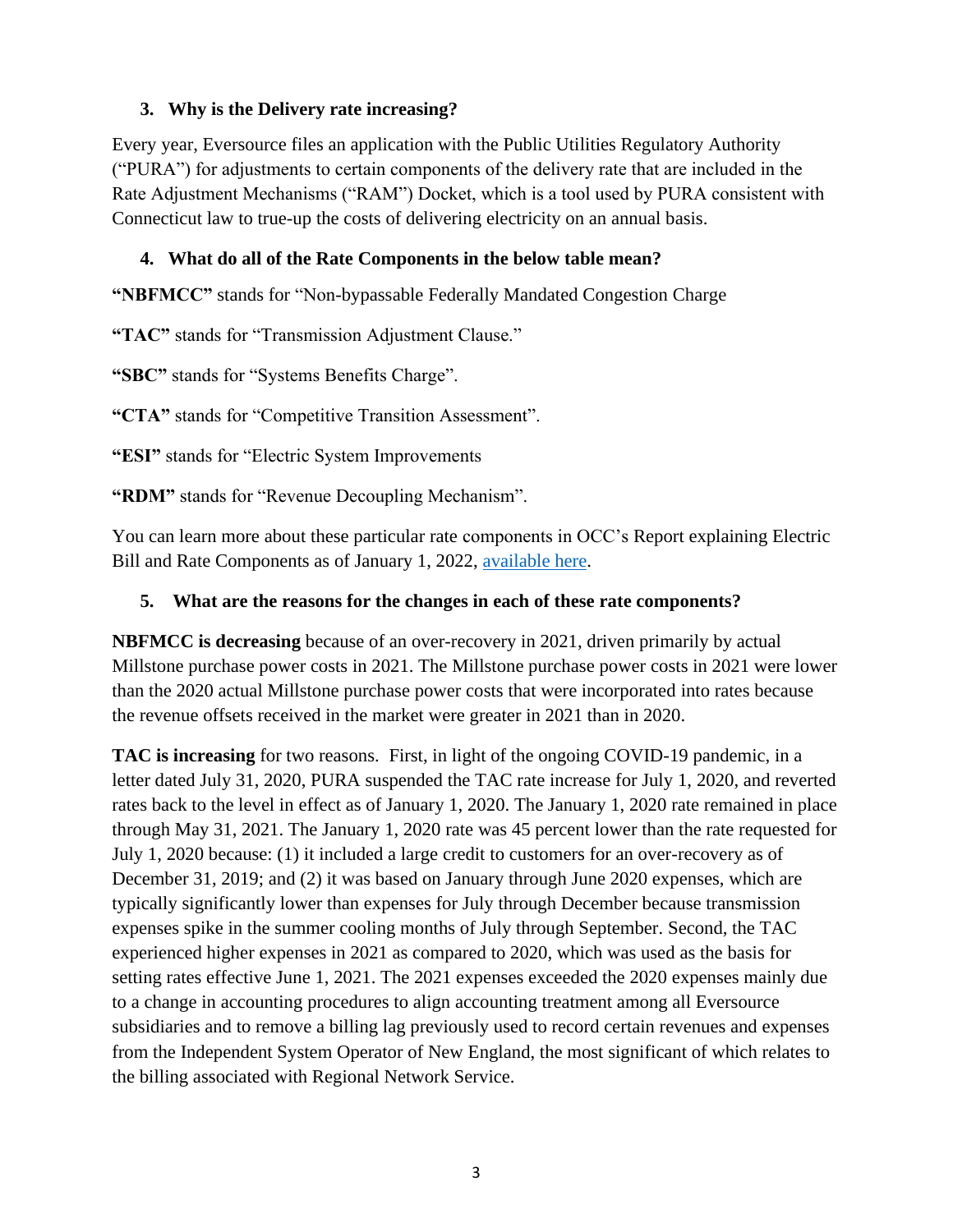**SBC is decreasing** because the SBC rate in effect as of January 1, 2020, remained in place throughout 2021 as ordered by PURA, which included approximately \$18 million of an underrecovery from 2019. The SBC is now in an over-recovery position of approximately \$21 million.

**CTA is increasing** because the June 1, 2021, rate included a December 31, 2020 over-recovery credit of approximately \$5 million. As of December 31, 2021, Eversource has slightly underrecovered \$1 million for the CTA.

**ESI is increasing** primarily due to inclusion of 2021 Core Capital plant additions for which the Company is seeking recovery pursuant to the Settlement Agreement approved by the Authority in Docket No. 17-10-46. The ESI Charge is identified as a separate line item on customer bills as "Electric System Improvements" to recover the Company's investments that protect, strengthen, or modernize the electric grid consistent with the PURA approved Settlement Agreement in Docket No. 17-10-46*.* The ESI revenue allocation is consistent with the 2021 distribution increase in the Settlement Agreement.

**RDM is increasing** due to the under-recovery of distribution revenues in 2021 coupled with the known and measurable expense for the Covid under-recovery. The adjustment to the RDM allows the Company to recover money it does not collect throughout the year (i.e., an underrecovery), and requires the Company to issue a refund if it collects more than is allowed for the year (i.e., an over-recovery)

## **6. What about the "Supply" part of my bill?**

The rates you pay for the generation costs of your electricity, which are identified as Supply charges on your bill, are determined every six months during a procurement process – or are set independently by third-party suppliers - and will not be affected by this increase to Delivery rates. If you are a standard service customer, the next change in the supply part of your bill will be July 1, 2022.

## **7. Is there any way to lower the price I pay for the Delivery portion of my electric bill?**

Delivery rates are set by PURA, consistent with state and federal requirements, and customers who reside in Eversource's territory do not have the option to select an alternate electric distribution company. However, it is possible to reduce your overall electric bill by reducing your usage of grid energy, either through conservation, efficiency, or by accessing energy from alternate resources, such as renewable technologies.